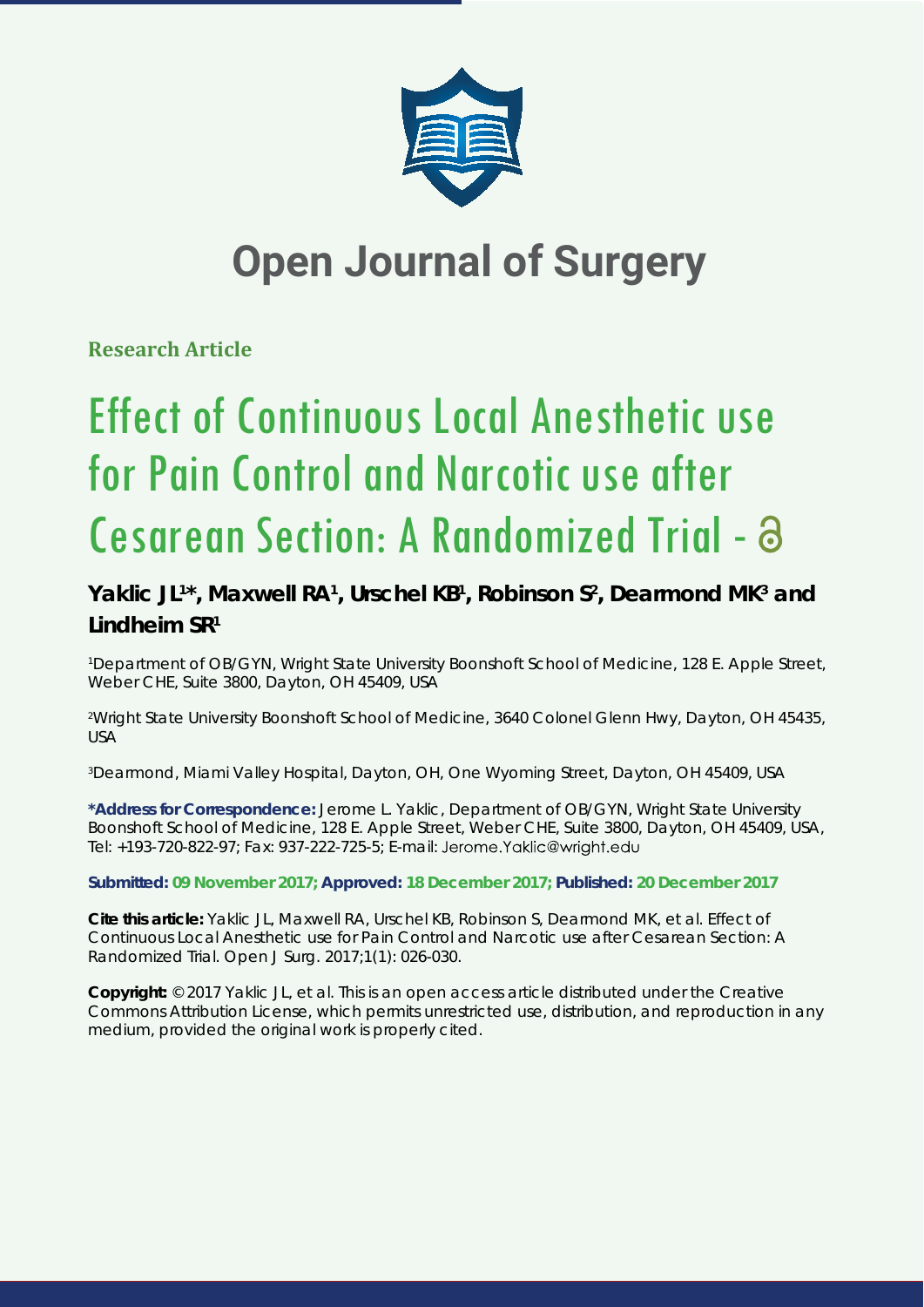#### **ABSTRACT**

**Background:** Post-operative pain control after Cesarean delivery is a major concern for both patients and physicians. The current literature provides mixed results on the effectiveness of the local continuous infiltration of anesthesia for pain control and reduction of morphine use.

**Methods:** This was a randomized, double-blind, placebo controlled trial with a 1:1 group allocation. Fifty women who had a Cesarean delivery were randomly assigned to receive bupivacaine (Bupivacaine group) or saline (Saline group) delivered via locally placed catheters at the sub-fascial plane and at the uterine incision. Forty women (20 per group) completed the study. Total post-operative narcotic use and analog pain scale scores were used to evaluate efficacy of treatment at 6, 12, 24 and 48 hours after surgery.

**Results**: There was a reduction in pain and narcotic use in the Bupivacaine group at 6, 12, and 48 hours (*p* < 0.09). Regardless of group assignment, women who had a prior Cesarean section, versus primagravida women, had a higher total narcotic use (58.06 mg vs. 38.28 mg, respectively; *p* < 0.03).

**Conclusions:** Dual catheter placement and infusion of bupivacaine has potential to decrease the use of narcotics and decrease pain following cesarean section, however, given the small sample size in this study, a significant difference between groups could not be delineated. Further study is indicated to investigate catheter placement and its effects on pain control and narcotic use.

**Keywords:** Bupivacaine; Cesarean Delivery; Continuous Local Anesthesia; C-Section; Narcotic Use, On-Q™; Pain Control

#### **INTRODUCTION**

Cesarean delivery occurs in approximately 32% of deliveries in the United States [1]. The most conventional methods for postoperative pain control for these patients include IV narcotic pain medication (either intermittent or through Patient Controlled Analgesia (PCA)), intrathecal long-acting narcotics and/or oral narcotic with or without NSAIDs. These methods provide acceptable pain relief but are nursing intensive and have the potential for adverse effects including patient sedation, reduced mentation, respiratory depression, and decreased bowel function [2]. Moreover, narcotics have the disadvantage of being excreted into breast milk [3]. Patients often desire to withhold or minimize narcotic administration due to these side effects and concerns including safety and addiction potential. These issues and other extraneous factors result in postoperative obstetrical pain control that is often suboptimal. High quality postoperative analgesia is very important for the recovery of the patient. There are many options available, but tailoring the method of choice to each patient can be problematic. In addition, predicting the severity of an individual's post-operative pain or the patient's response to the regimen continues to be a challenge [4]. A locally delivered, patient controlled method would be advantageous. The use of the iFlow On- $Q^{\omega}$  wound irrigation system for localized pain control has been shown to be effective for reducing narcotic use after abdominal surgery [5-8]. Randomized controlled trials have demonstrated the effectiveness of wound irrigation versus placebo for reducing narcotic use after Cesarean delivery [9]. There is a growing literature examining its use after obstetrical surgery where placement of the catheter has been examined at several positions including at the fascial or below the sub-fascial planes. However, differences in study designs and the inconsistency in the catheter placement hampers interpretation of the findings [7]. To our knowledge, when the wound irrigation system catheter has been placed at the subcutaneous tissue above the fascial plane, patients receiving bupivacaine had lower narcotic use when compared to patients receiving saline, however the medication group did not report lower pain scores [2]. When the wound irrigation system catheter was placed at the sub-fascial plane, it was superior in reducing narcotic use and pain when compared to postoperative multimodal systemic analgesia that included acetaminophen, nefopam, celecobix, and patient controlled intravenous morphine for 24 hours [10]. In contrast, with placement at the sub-fascial plane, patients receiving levobupivacaine by epidural (and saline by catheter) had lower pain scores during the first four hours after surgery than patients receiving levobupivacaine by catheter (and saline by epidural), though after four hours, both groups had similar pain scores and both had similar total narcotic use [11]. In a randomized study by Rackelboom et al, patients who received the wound irrigation system catheter placement below the fascia, had lower narcotics use and lower pain scores compared to those patients with catheter placement above the fascia [12]. To date, no study has examined pain control using a local wound irrigation to both the sub-fascial plane and uterine incision via placement of a dual catheter system. The purpose of the study was to investigate the efficacy of continuous wound irrigation system with local anesthetic to both the sub-fascial plane and the overlying uterine incision in the peritoneal cavity after Cesarean section for the reduction of postoperative pain and narcotic use.

#### **METHODS**

This study was a randomized, double-blind, placebo controlled trial that was conducted under a research protocol (IRB # 3179) approved by the Wright State University Institutional Review Board (Dayton, Ohio). Informed consent was obtained from all patients prior to their involvement in the trial and the study was compliant with the Health Insurance Portability and Accountability Act of 1996 (HIPAA).

#### **Patient Selection**

Fifty patients were recruited from the house staff service at Miami Valley Hospital in Dayton, Ohio from May 2013 to February 2015. Inclusion criteria included individuals undergoing non-emergent low transverse Cesarean section via pfannensteil incision under epidural or spinal anesthesia who were between 16 and 45 years old. Patients were excluded from participation if they were known to have a coagulopathy, sensitivity to any medications used in the study, or received Duramorph (long-acting morphine) as part of their predelivery anesthetic regimen. A resident or faculty physician counseled patients about participation in the study prior to the procedure. Those interested in participating provided informed consent and signed the appropriate consent forms for their procedure and for participation in the study. Minors participating were granted permission from a guardian. Patients were randomized in a 1:1 group allocation to receive an anesthetic system filled with normal saline or 0.25% of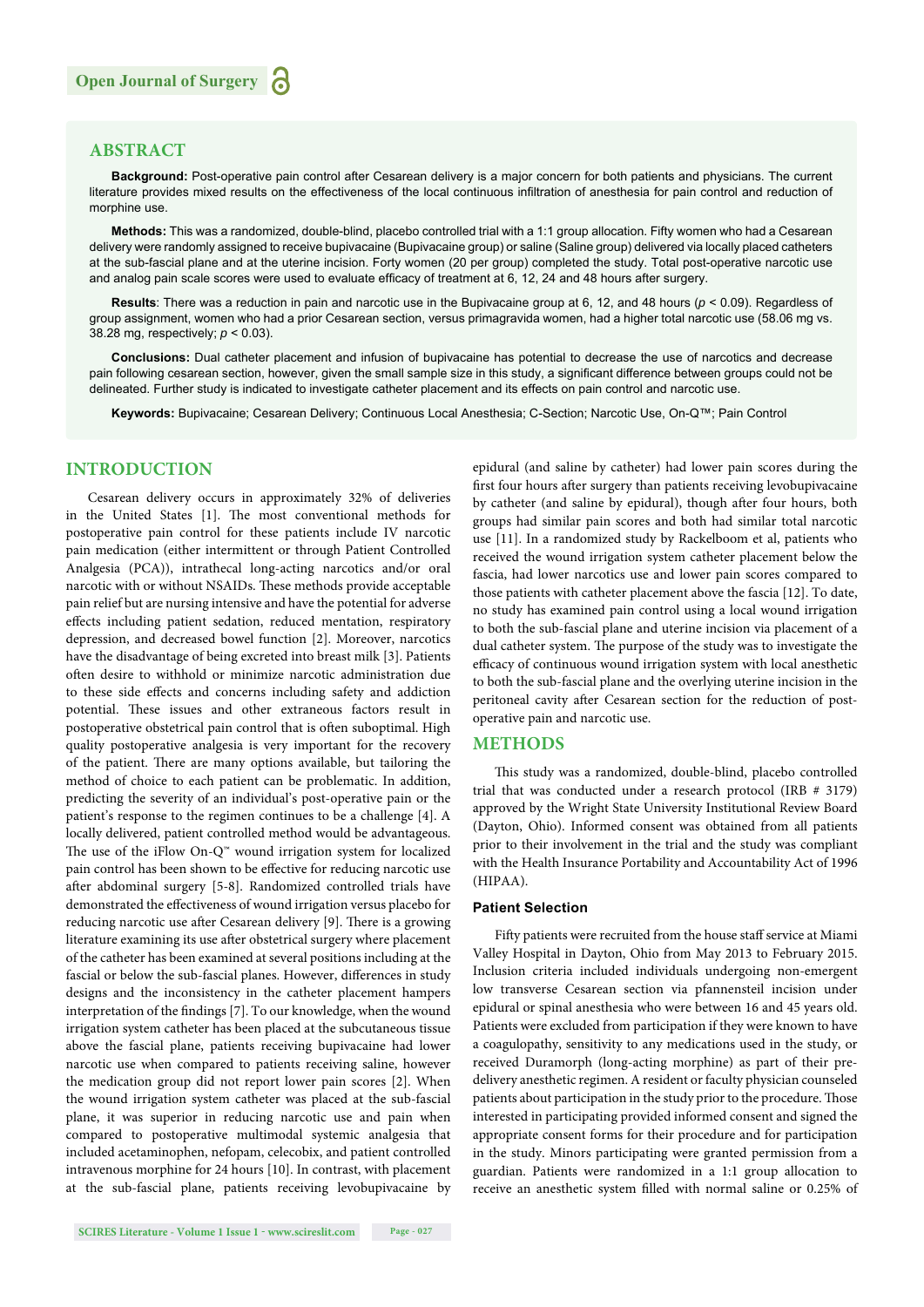bupivacaine. Randomization using a random numbers generator was performed by the pharmacy staff at Miami Valley Hospital. Physicians performing the surgery, researchers, nursing staff, and patients were all blinded regarding the assignment to local anesthetic or placebo. Systems were labeled only with participant's study identification number. Resident physicians, under supervision from attending physicians, performed all Cesarean sections and placed the wound irrigation system catheter in a standardized fashion.

#### **On - Q™ Wound Irrigation System Catheter**

A dual catheter iFlow On - Q™ wound irrigation system was placed with one catheter between the fascia and the rectus muscles and one catheter overlying the uterine incision in the peritoneal cavity. The catheters were introduced in the usual fashion through the skin utilizing separate skin punctures approximately 5 cm superior and/ or lateral to the skin incision. All patients received either bupivacaine or saline solution via the wound irrigation system. Additionally, each patient received ketorolac on a scheduled IV basis (30mg immediately post-operative and every 6 hours for the first 24 postoperative hours). Narcotic pain control was achieved through the use of a morphine PCA for the first 24 hours and oral hydrocodone/ acetaminophen (Lortab 5/325mg) tablets thereafter with intermittent IV morphine dosing if needed for breakthrough pain. The amount of morphine used was documented for the first 24 hours. After 24 hours, total opioid use was calculated using an opioid equivalence of 3mg PO hydrocodone to 1mg IV morphine. Postoperative pain was assessed in the recovery room and at 6, 12, 24, and 48 hours postoperatively using an 11 - point Likert visual analog pain scale. Nursing staff who were educated in the study protocol documented patient reported pain on the visual analog pain scale and documented total narcotic use in the medical record. All catheters were removed on the morning of Post Operative Day #3 by the house staff, if the patient was still hospitalized, or by the patient at home if she had already been discharged home. Catheters were removed in accordance with the recommendations of the manufacturer. If patients were discharged home with catheters in place, a resident or attending physician, prior to discharge, instructed them how to remove the catheters. Patients were also provided with the preprinted On -  $Q^{\omega}$  patient guide to catheter removal. If a patient had difficulty removing the catheter or did not feel comfortable removing the catheter themselves at home they were given an appointment for catheter removal in the office.

#### **Outcomes**

The primary outcome was total narcotics used for the first 48 hours post-operatively. An opioid equivalence of 3mg PO hydrocodone to 1mg IV morphine was used to convert PO hydrocodone before calculation of the total narcotics used. Secondary measures included subjective assessment of post-operative pain at 6, 12, 24, and 48 hours. Baseline characteristics included age, race, gravidity, parity, and Body Mass Index (BMI) were recorded.

#### **Statistical Analysis**

Statistical analyses were performed using the Statistical Package for the Social Sciences (version 23.0) [13]. Student's t-test and Chi Square were used to compare group characteristics. Repeated measures ANOVA was used to assess change over time for primary outcomes, total narcotics use, and secondary outcomes, pain scores, and to compare the treatment assignment groups. Significance was defined as  $p < 0.05$ .

#### **Sample Size**

Sample size was limited by the number of devices  $(n = 50)$ provided by the Sponsor.

#### **RESULTS**

Fifty patients were enrolled in the study ranging in age from 16 - 40 years old and with a gestational age of  $37 + 3$  to  $41 + 0$  weeks. Forty patients were included in the data analysis. Ten patients were excluded from the analysis, including six who had premature catheter removal prior to the 48-hour time point related to excessive catheter leaking at skin insertion point or accidental or intentional patient self-removal, one due to an allergy requiring changes in narcotic medication, one for postpartum Ogilvie's syndrome, and two who never had the wound irrigation system catheter placed due to complications at the time of surgery. Ten patients received epidural anesthesia, 28 patients received spinal anesthesia, and 2 patients received general anesthesia. All patients were followed for a period of 48 hours. Comparison of the Bupivacaine and Saline groups revealed no differences with respect to clinical characteristics (see Table 1). Average total narcotic use at 6, 12, and 48 hours was lower in the Bupivacaine group compared to the Saline group, although these differences were not statistically significant ( $p < 0.15$ , see Figure 1). At 6, 12, and 48 hours post-operatively, the Bupivacaine group reported less pain than the Saline group, although not statistically significant ( $p < 0.19$ ; See Figure 2). The average narcotic use and pain scores at 24 hours were higher in the Bupivacaine group than in the Saline group but failed to achieve significance (narcotic use:  $21.2mg \pm 13.8$ 

| <b>Table 1:</b> Clinical Characteristics of Bupivacaine versus Saline Groups. |                                        |                                   |         |  |
|-------------------------------------------------------------------------------|----------------------------------------|-----------------------------------|---------|--|
|                                                                               | <b>Bupivacaine Group</b><br>$(n = 20)$ | <b>Saline Group</b><br>$(n = 20)$ | p value |  |
| Age (mean $\pm$ sd)                                                           | $25.1 \pm 6.1$                         | $27.6 \pm 5.9$                    | ns      |  |
| Gravida                                                                       | $3.8 \pm 2.4$                          | $3.8 \pm 2.6$                     | ns      |  |
| BMI                                                                           | $37.5 \pm 5.9$                         | $35.5 \pm 6.6$                    | ns      |  |
| Number Prior C - Sections                                                     | $1.2 \pm 1.3$                          | $1.0 \pm 1.1$                     | ns      |  |
| African American (% (n))                                                      | 50% (10)                               | 60% (12)                          | ns      |  |
| Caucasian                                                                     | $35\%$ (7)                             | $25\%$ (5)                        | ns      |  |
| Smoker                                                                        | $25\%$ (5)                             | $30\%$ (6)                        | ns      |  |
| Epidural Anesthesia                                                           | $25\%$ (5)                             | $25\%$ (5)                        | ns      |  |
| Spinal Anesthesia                                                             | 75% (15)                               | 65% (13)                          | ns      |  |

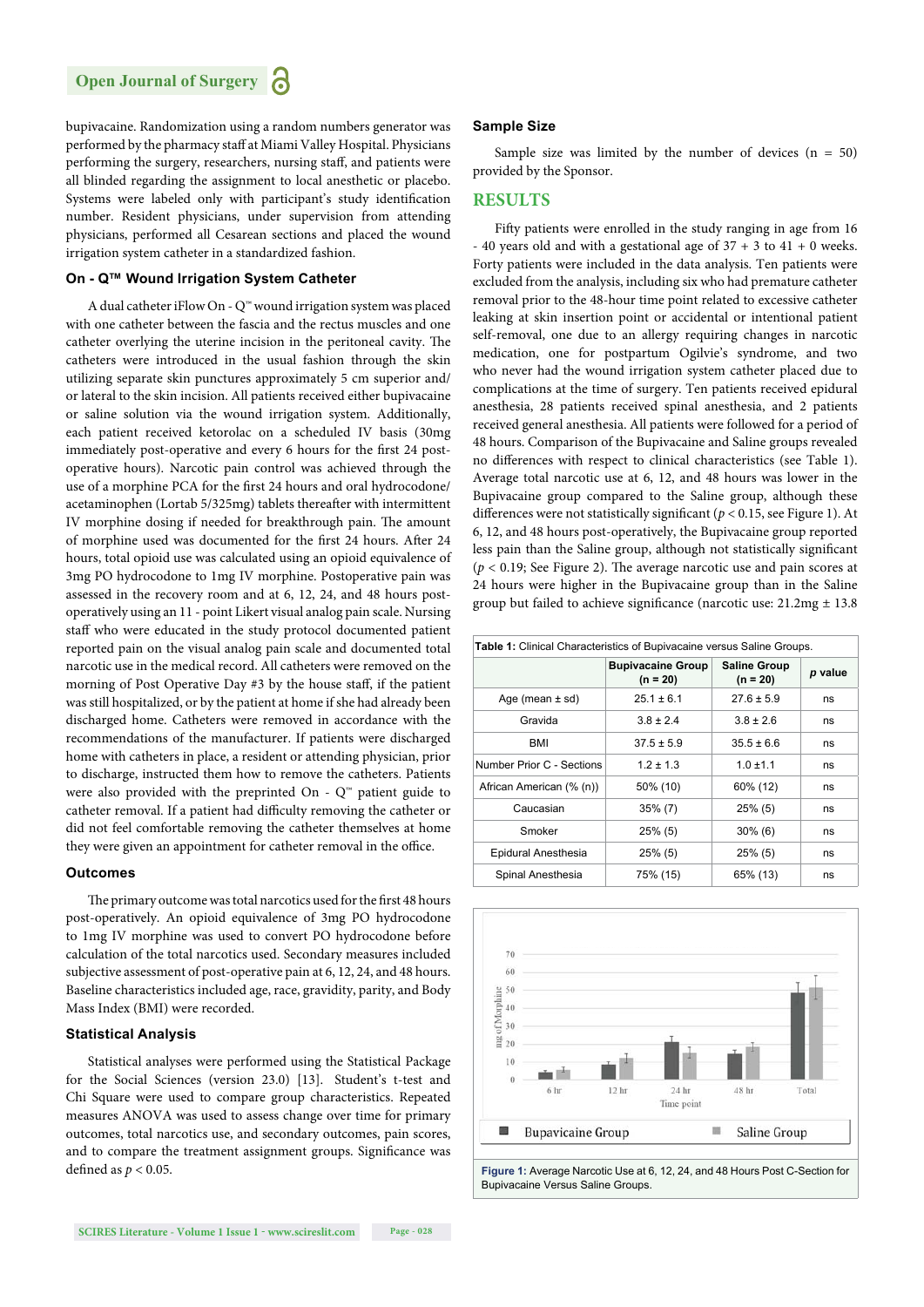vs. 15.2mg ± 13.3, *p* < 0.15 and pain scores: 4.3 ± 2.5 vs. 3.5 ± 2.4, *p* < 0.20). Additional analyses of women with prior C-section compared to those who were primagravida, revealed that in both Bupivacaine and Saline groups, women with a prior C-section had higher total narcotic use (38.3mg ± 20.8 vs. 58.1mg ± 27.5; *p* < 0.02) compared to primagravida women (Figure 3). The two groups did not differ with respect to total narcotic use when race, age, smoking status, and BMI were controlled. Clinical characteristic for these two groups are presented in Table 2. With respect to anesthesia type, there were no differences in total narcotic use or average pain scores. The type of anesthesia dummy variables were entered into stepwise multiple regressions predicting total narcotics use and average pain scores, however, these variables did not enter the prediction equation. Only a history of previous Cesarean delivery predicted higher total narcotics use and higher average pain scores.

#### **DISCUSSION**

Our study demonstrated that women who received the On-Q™ wound irrigation system at the sub-fascial and uterine incision planes demonstrated lower, but not statistically significant, narcotics use and reduced pain across three of the four time points assessed (6 hr, 12 hr, and 48 hr) leading to lower total narcotic use during the study.





Women with Prior C-Section had higher narcotics use than Primagravida women (p<0.02 for the Combined Group comparison).

| Table 2: Clinical Characteristics of Primagravida versus Prior Cesarean Section. |                            |                                      |             |  |
|----------------------------------------------------------------------------------|----------------------------|--------------------------------------|-------------|--|
|                                                                                  | Primagravida<br>$(n = 16)$ | 1+ Prior C -<br>Section ( $n = 24$ ) | p value     |  |
| Age (mean $\pm$ sd)                                                              | $24.1 \pm 6.6$             | $27.8 \pm 5.3$                       | ${}_{0.07}$ |  |
| Gravida                                                                          | $2.6 \pm 2.5$              | $4.6 \pm 2.1$                        | < 0.01      |  |
| BMI                                                                              | $35.1 \pm 5.4$             | $37.4 \pm 6.7$                       | ns          |  |
| Number Prior C - Sections                                                        | $0.0 \pm 0.0$              | $1.8 \pm 1.0$                        | n/a         |  |
| African American (% (n))                                                         | $50\%$ (8)                 | 58% (14)                             | ns          |  |
| Caucasian                                                                        | $37\%$ (6)                 | $25\%$ (6)                           | ns          |  |
| Smoker                                                                           | $25\%$ (4)                 | 29% (7)                              | ns          |  |
| Epidural Anesthesia                                                              | 63% (10)                   | $0\%$ (0)                            | < 0.002     |  |
| Spinal Anesthesia                                                                | $37\%$ (6)                 | 92% (22)                             | < 0.002     |  |

However, there was a peak of increased narcotic use and pain scores at the 24 hour time point. Regardless of study group assignment, patients with prior Cesarean sections had higher total narcotic use than women for whom this was their primary Cesarean section. The findings of our study are consistent with the literature demonstrating no differences in total narcotics use and no difference in pain scores between patients receiving continuous wound irrigation and patients receiving intrathecal narcotics [14,15]. While our study is suggestive of lower narcotics use in the Bupivacaine group, the difference in pain scores was minimal. This is important because if patients are experiencing similar pain control and lower narcotics use, then the benefits of using the continuous wound irrigation method for postoperative pain control will be evident through a decrease in narcotic side effects, including nausea and vomiting, but also by minimizing patient concerns regarding narcotic transmission in breastmilk and addiction potential. The sharp increase in narcotic use at the 24 hr time point and the accompanying spike in pain was an interesting finding, which may be accounted for by the earlier post-operative pain control. Some studies have noted that increased pain occurs around the time when IV medications are transitioned to oral therapy [16]. It is possible that earlier mobility at the 24-hour time point caused an increase in pain sensation, however, mobility parameters were not documented or included in data collection. The impact of prior Cesarean section on total narcotic use regardless of study group assignment, may be attributed to increased pain related to previous scar tissue and increased manipulation during surgery or anticipated pain based on their previous experience during their prior Cesarean section leading to a tendency to over-medicate to avoid pain. The strengths of our study include that it was a randomized placebo controlled trial and that its approach included placement of the dual catheter at the uterine incision and between the fascia and rectus muscle. The study was designed to be executed in real time within the standards of post Cesarean wound management. The study was conducted on a resident service where all patients underwent standardized surgical procedures and postoperative care. Nursing staff underwent study specific training to ensure that the required study information was recorded in the medical record. Placement of the wound irrigation system was informed by the current literature showing that placement below the fascia was more effective than placement above the fascia [12]. However, we acknowledge that there are study limitations including that not all cases were performed by the same surgeon and not all of the surgeons had extensive experience prior to the study for the placement or use of pain catheters at the time of Cesarean section. This likely contributed to some variance due to the learning curve associated with catheter placement. We